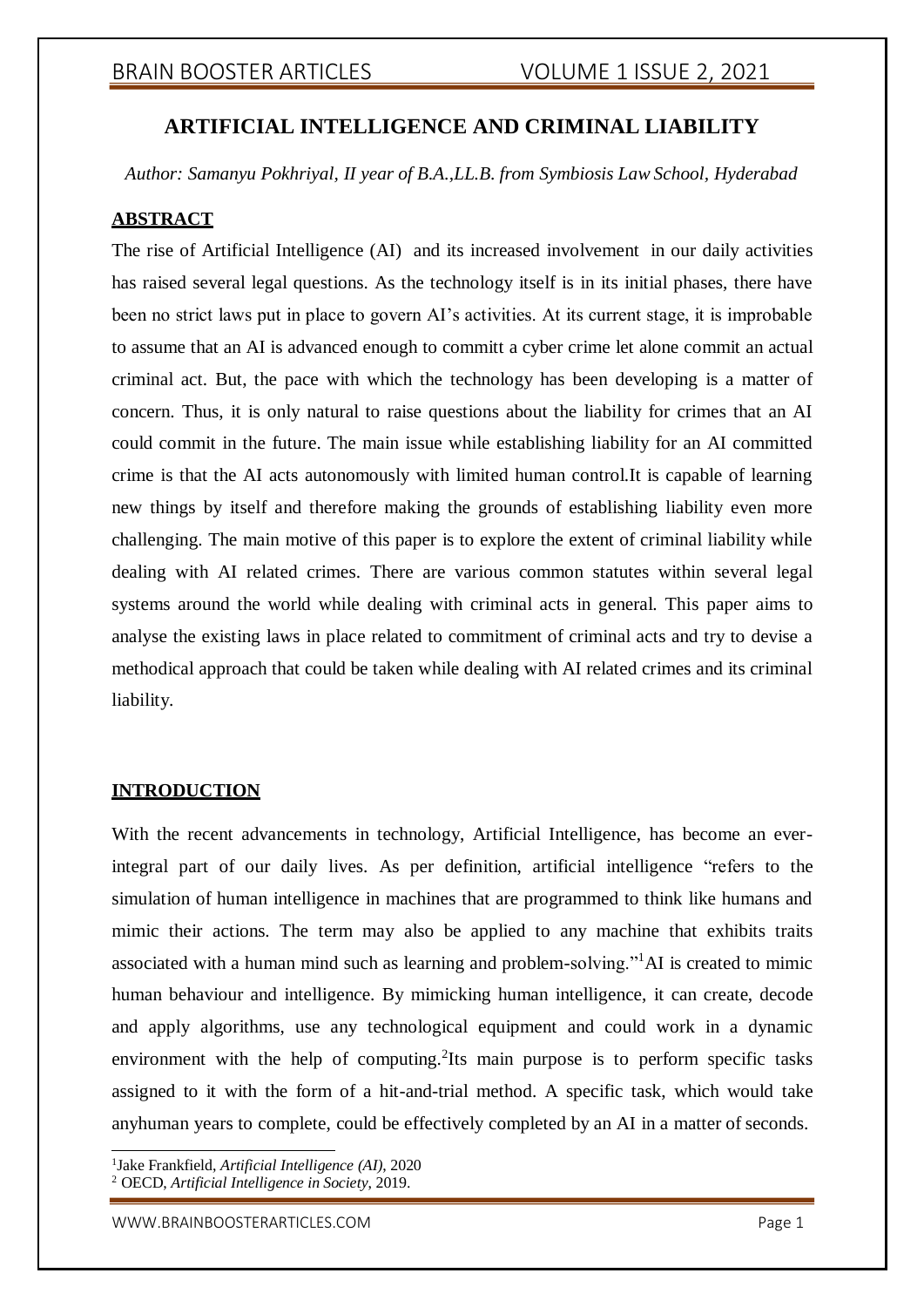AI works on the concept of binary coding. It is programmed to answer questions in the form of '0' and '1', which in simpler forms mean false or true. This code is then put on a loop till the AI has successfully performed the assigned task. The bigger goal that researchers in the field of AI aim to achieve is to teach computers to learn stuff on their own by mimicking human intelligence. Thus, the term 'Artificial Intelligence' was coined, as the intelligence of an AI is created artificially by humans.In today's world, the AI has become a concept that we interact with on a daily basis. The most common examples include the voice assistants that are present in our smartphones. Siri, Alexa and Google Assistant are some of the most basic forms of AI that we use every day.Some day-to-day tasks performed by AI include, selfdriving vehicles, customer service chatbots, serving in the healthcare industry, etc. With the creation of any new concept, legalities arise. The concepts of AI are previously unexplored. But one thing can be said with assurance, AI is the technology of the future. In the coming years it is just going to be more integrated and closely knitted into our lives. So, it is important that we analyse the legalities pertaining to the same. If, for instance, any mishap or damages are caused due to an error of AI, how should we deal with that situation.Currently, there and no laws formulated specifically to deal with AI related mishaps. Even in countries like the USA, European countries and other Asian countries, including India, there are no laws to deal with the same.Supposedly, an AI was to commit a crime. It is known that at the current stages AI is not that advanced, but it can still happen. Problems arise when we have to analyse the legal liability of an AI. AI has the ability to compute information on its own, this can cause problem when deciding liabilities of AI systems. The fact that there are no laws to regulate the action of an AI, neither in India nor elsewhere in the world, is a matter of grave concern. As no new laws are specifically designed for AI yet, the liability of AI should be decided on the basis of pre-existing laws. The current legislation establishes that compensation needs to be provided in case of any damages caused to any person, or physical property/possession by any unlawful acts.This is when questions arise and criminal liability related to AI comes in. Any machine's technical failure resulting in casualties is a fairly common site. Legally, in such cases, the owner of the machine's or the corporation which sent out a defective product is held liable. But in the case of AI, the same suit cannot be followed as AI is not a product with a single owner. Rather, it is an inanimate entity. So how should one design laws related to it? And the who should be criminally be held liable for the loss caused due to an AI? The paper aims to answer such questions and carry out a thorough analysis of the subject.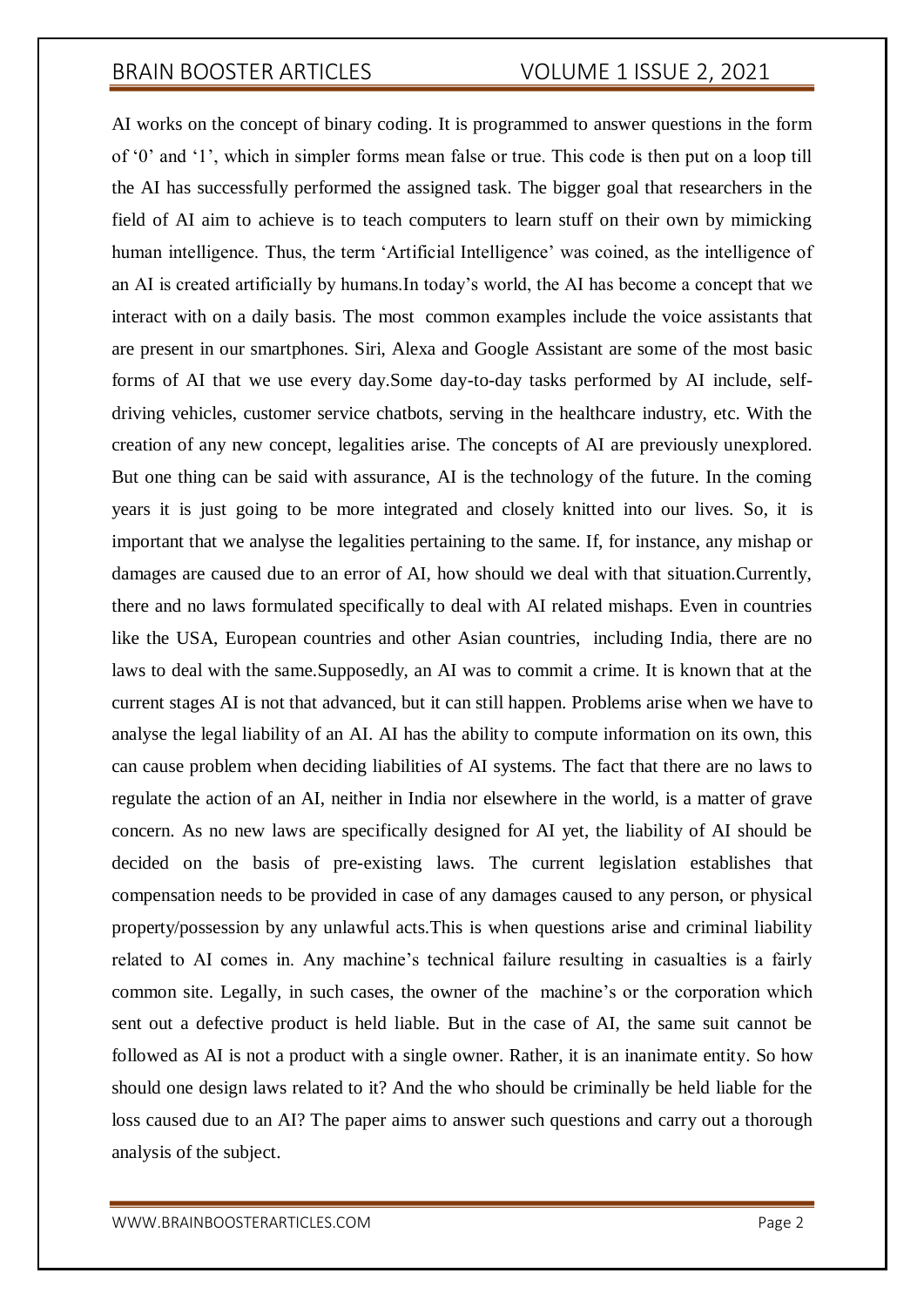## **MAIN CONTENT**

One can derive his or her legal rights and duties from the law. If any entity follows the law and perform its duties, it is to be granted legal rights.<sup>3</sup> Similarly, the legal personhood of AI is to be viewed in this particular framework, whether AI should be made to carry out certain legal duties and thus, be granted rights in order to decide its liabilities.<sup>4</sup>

At the current stage, one way to asses AI's criminal liability is by treating it in a similar way as corporate criminal liability, which is predominantly acceptable by various legal systems. Corporate criminal liability is a construed form of liability wherein a corporation is held accountable for the actions caused by its employee.<sup>5</sup> Contrasting approach could be treating AI as an individual with its own behaviour, actions and thought process. Thus, if we follow this approach, the corporate would not be held liable and AI would be treated as an individual committing a crime.

When any individual commits a crime, he is subjected to punishment on the basis of criminal laws defined as per the state. However, the crime committed by artificial intelligence could not be treated in a conventional method as it is committed with the help of a program or software or robot which was created by a person and did not existed prior to that. Therefore, before determining AI's liability, it is essential to define the elements that constitute to a crime and the AI's legalidentity.

### **Elements constituting a crime**

In order to establish the criminal liability of an AI, one must first know what is a criminal act and what are the elements that amounts to a crime. Firstly, under the Indian Penal Code, 1860, crime has been defined as *the commission of an act prohibited by the law of the land.*<sup>6</sup>Every crime can be defined as an act that violates the law of the land where it is committed. Although, every violation of law does not amount to a crime. There are various stages of a crime, namely: i) Intention, ii) Preparation, iii) Attempt, iv) Accomplishment. On the fulfilment of all four stages, any action amounts to a criminal act. Apart from this,there

<sup>3</sup> Jessica Peng, *How Human is AI and Should AI Be Granted Rights?,*2018.

<sup>4</sup>*The 10 Most Well-Funded Startups Developing Core Artificial Intelligence Tech,* 2016.

<sup>5</sup> John Chipman Gray, *The Nature and the Sources of Law* (Cambridge University Press 1909) 27-28. 6 Indian Penal Code, 1860.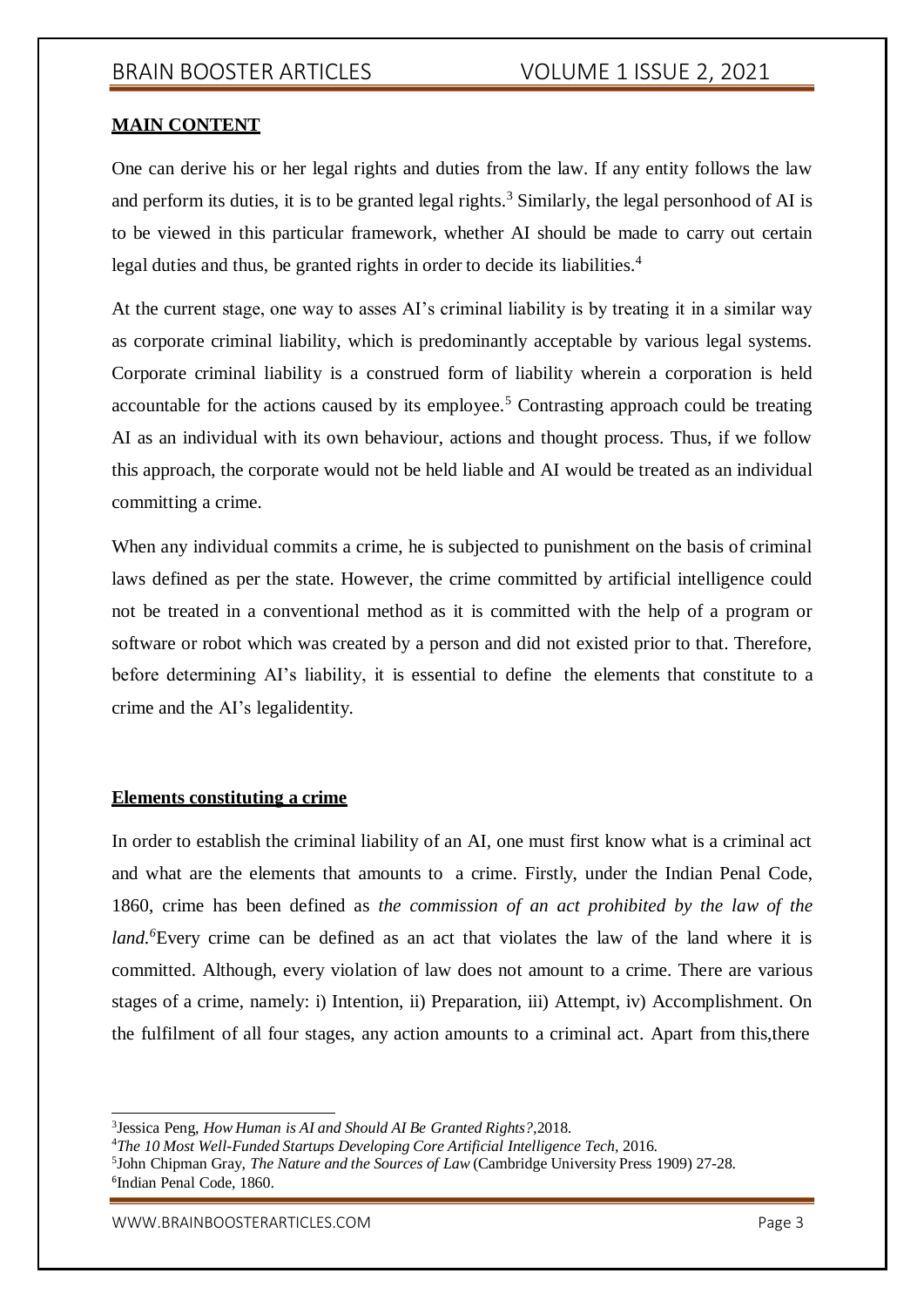are certain elements that must be present in order for a violation of law to amount to a criminal act:

1. Human Being

The wrongful act must be committed by a human being in order to constitute to a crime. This means that an act committed by any non-living thing or an animal is not considered to be of criminal intent. Although in ancient times, animals were also punished for causing harm to others, these principles are no longer followed in modern criminal law. For example, if a pet dog bites someone and it results in the persons death, the dog will not be punished as per Indian Penal code, rather, the owner of the dog will be held liable for the act. Section 11 of the Indian Penal Code states that, "The word 'person' includes company, association or body of persons whether incorporated or not."<sup>7</sup> The word person also includes artificial and judicial persons. A person is a legal entity that has been created by law, which may or may not include natural person, for example, a corporation created under a statute is given a separate legal identity. It is a legal entity having a distinguished identity and legal rights and obligation under the law.

## 2. Mens Rea

The second element is mens rea, which in Latin means "guilty mind". Under criminal law, any person must have a criminal intent or a guilty state of mind in order to commit a particular crime. Motive and Intention are both aspects that constitute of mens rea. Thus, the person must always have the knowledge and intent to cause harm inorder to constitute a crime.

## 3. Actus Reus

The Latin term actus reus is used to describe criminal activity. It is defined as any criminal activity that was caused due to voluntary bodily movement or a knowingly done physical act. Any physical activity that results in harm to any person/ property constitutes of actus reus. There are two sub categories of actus reus- i) Commission: if any person commits a physical act that harms anyone such as physical assault or murder, ii) Omission: if any person fails to warn somebody that their act may cause harm to others, such actions amount to omission. For example: letting a minor drive.

<sup>7</sup>Section 11, Indian Penal Code, 1860.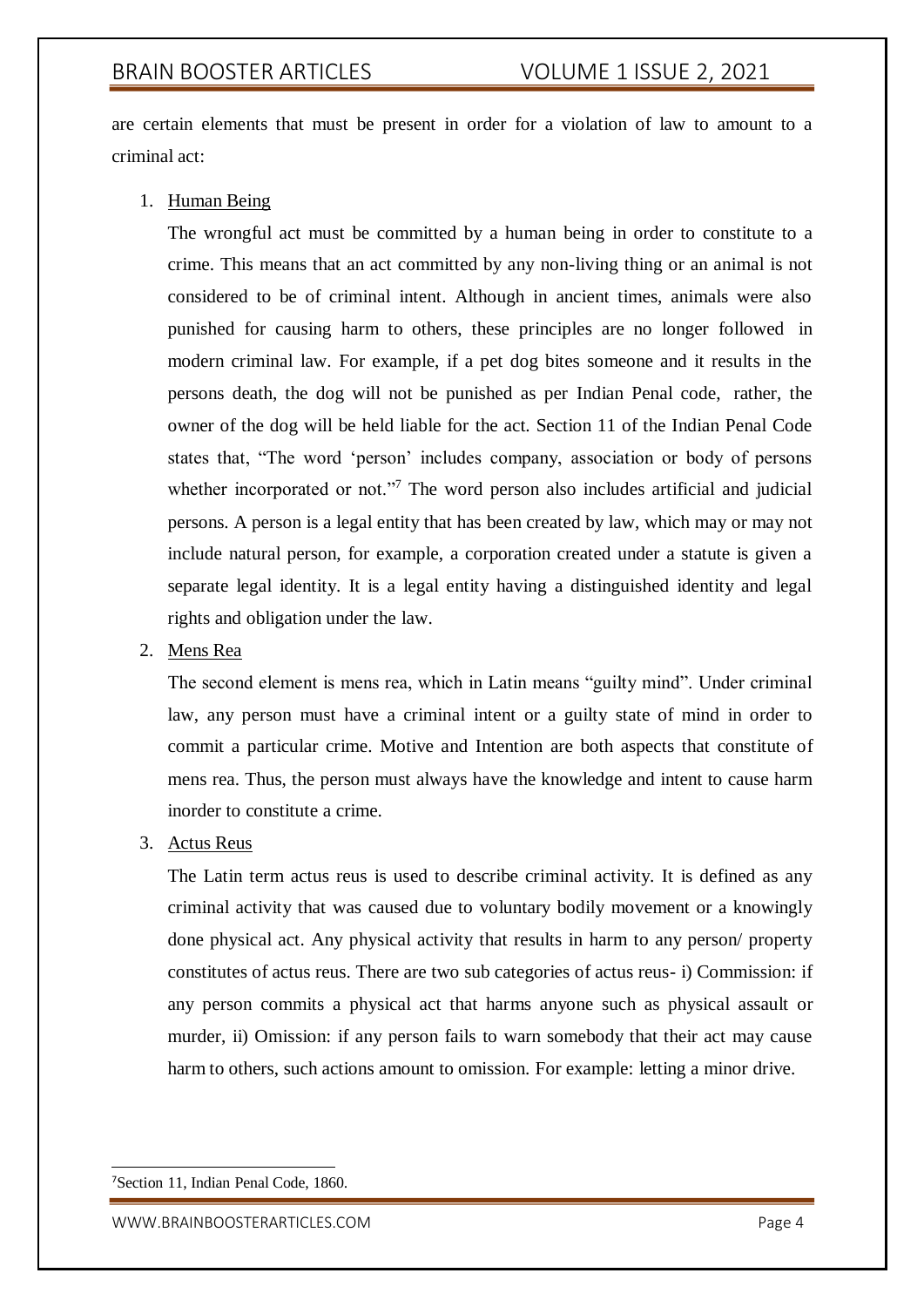## 4. Injury

Lastly, the fourth and final requirement of a crime is injury. Injury can be in any form such as damage to a person or physical destruction of property or damaging the society at large. Section 44 of the Indian Penal Code defines injury as "any harm illegally caused to any person in body, mind, reputation or property by another person."<sup>8</sup>

## **Legal Status and Identity of Artificial Intelligence**

Before discussing the legal status of AI, it is essential to bear in mind that criminal or civil liability on an entity can only be imposed if an unlawful act is committed. Whether or not the actions of AI resulted in negligence, breach of contract or any criminal offence. It is essential to point out the fact that the defendant would, in most cases, be a legal person rather then being an AI framework.

The first criminally liable act that was committed by an AI was due to a robot. The robot was deployed to carry out manufacturing work in Kawasaki industries and the actions of the robot resulted in the death of head engineer Kenji Udhara. Kenji was carrying out repair works on the robot, but he forgot to shut it down after finishing his work. The robot detected Kenji as an obstacle and pushed him towards an adjacent machine resulting in his instant death. Even at the time of that incident, the laws of the state were not able to provide any legal framework to determine the robot's liability.<sup>9</sup>

The Indian legal system does not have any legislations that explicitly deals with the rights attributed to an unborn child. Although some statutes<sup>10</sup> state an unborn child to be a legal person, however, he or she only receives the rights after taking birth. The statutes, however, remain silent on the issue of protection and duties granted to that unborn child. Similarly, AI is a very nascent technology and the Indian legal system does not recognize it yet, so providing it with rights, duties and liabilities is out of the question.

The legal status of any entity is directly related to its autonomy. This autonomous status is granted to humans as well as companies and organisations.But when it comes to AI, then it is

[WWW.BRAINBOOSTERARTICLES.COM](http://www.brainboosterarticles.com/) **Example 2018** Page 5

<sup>8</sup>Section 44, Indian Penal Code, 1860.

<sup>&</sup>lt;sup>9</sup>Mireille Hildebrandt, *Criminal Liability and "Smart" Environments in R.A. Duff and Stuart P Green (eds)* Philosophical Foundations of Criminal Law (OUP 2011) 506-32.

<sup>10</sup>Matilda Claussén-Karlsson, *Artificial Intelligence and the External Element of the Crime: An Analysis of the Liability Problem,* 2017.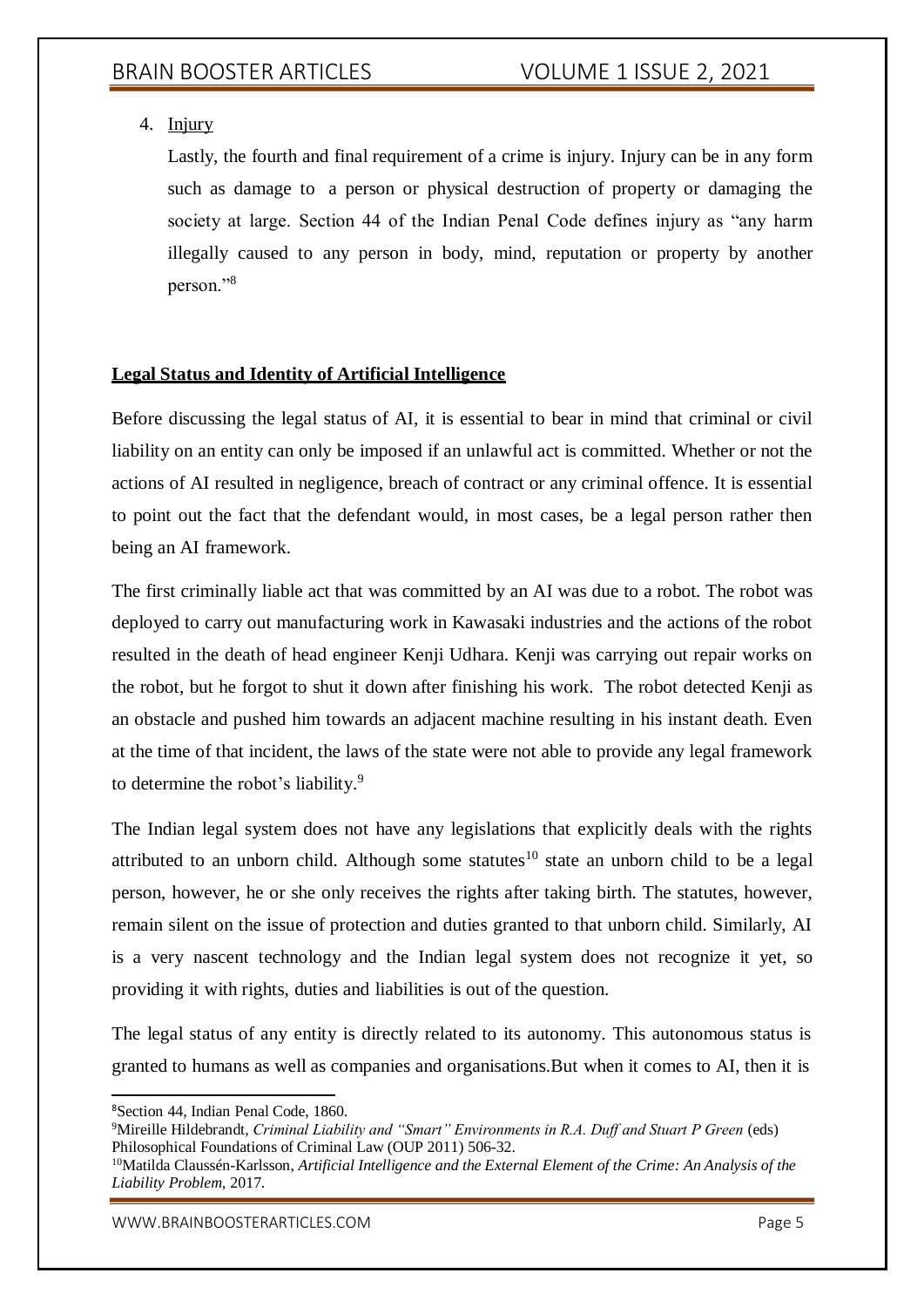not recognised as an entity anywhere in the world but Saudi Arabia wherein a robot named Sophia is recognized as an AI based humanoid and is considered as a citizen of the country with rights and duties equivalent to those of other residents residing in the country. The issue with granting such status to any AI based entity is whether it can be entrusted to perform the same. A noticeable difference between AI and a living person is that a living person is completely autonomous while carrying out his actions. AI on the other hand is created by humans but is still capable enough of working autonomously. Corporations and companies are conferred with the status of a separate legal entity but are still equally liable for any mishap in the future by its employee or product. Even though humans create AI to perform a specific task, it is very well possible that it malfunctions and commits actions or crimes undesired by the creator. The issue of attributing legal personhood to an entity has been addressed by Kelsen in his theory of personality, which states that, "legal personhood of an entity is, in general, a legal device to organise its rights and liabilities."<sup>11</sup>Hohfeldian states that every right has a corresponding duty associated with it.<sup>12</sup> As AI is still an experimental field and is in its infant stage, it is argued that grating of legal personhood to an AI to ascertain its liability is not necessary in the current stages.

Policy guidelines for creators, corporations and certain ethical and legal standards must be put in place to determine AI's legal identity and its nature as an entity. Therefore, the liability may or may not be shifted from creators to the AI system which is shown to exercise some degree of autonomy.<sup>13</sup>

#### **Criminal Liability of Artificial Intelligence**

Lawyer and legal researcher Gabriel Hallevy proposed that AI systems qualify the essential requirement is order to be made criminally liable,

- 1. Constituting *actus reus*, an act or omission;
- 2. Moreover, *mens rea*, requiring knowledge or information, and
- 3. Strict liability offences, where *mens rea* is not required.

[WWW.BRAINBOOSTERARTICLES.COM](http://www.brainboosterarticles.com/) **Page 6** 

<sup>11</sup>Hallevy G., *The Criminal Liability of Artificial Intelligence entities,* 2010.

<sup>12</sup>Niti Aayog, *National Strategy for Artificial Intelligence*, 85-86 (June 2018).

<sup>13</sup> Ben Hughes, *When AI systems cause harm: the application of civil and criminal liability*, 2016.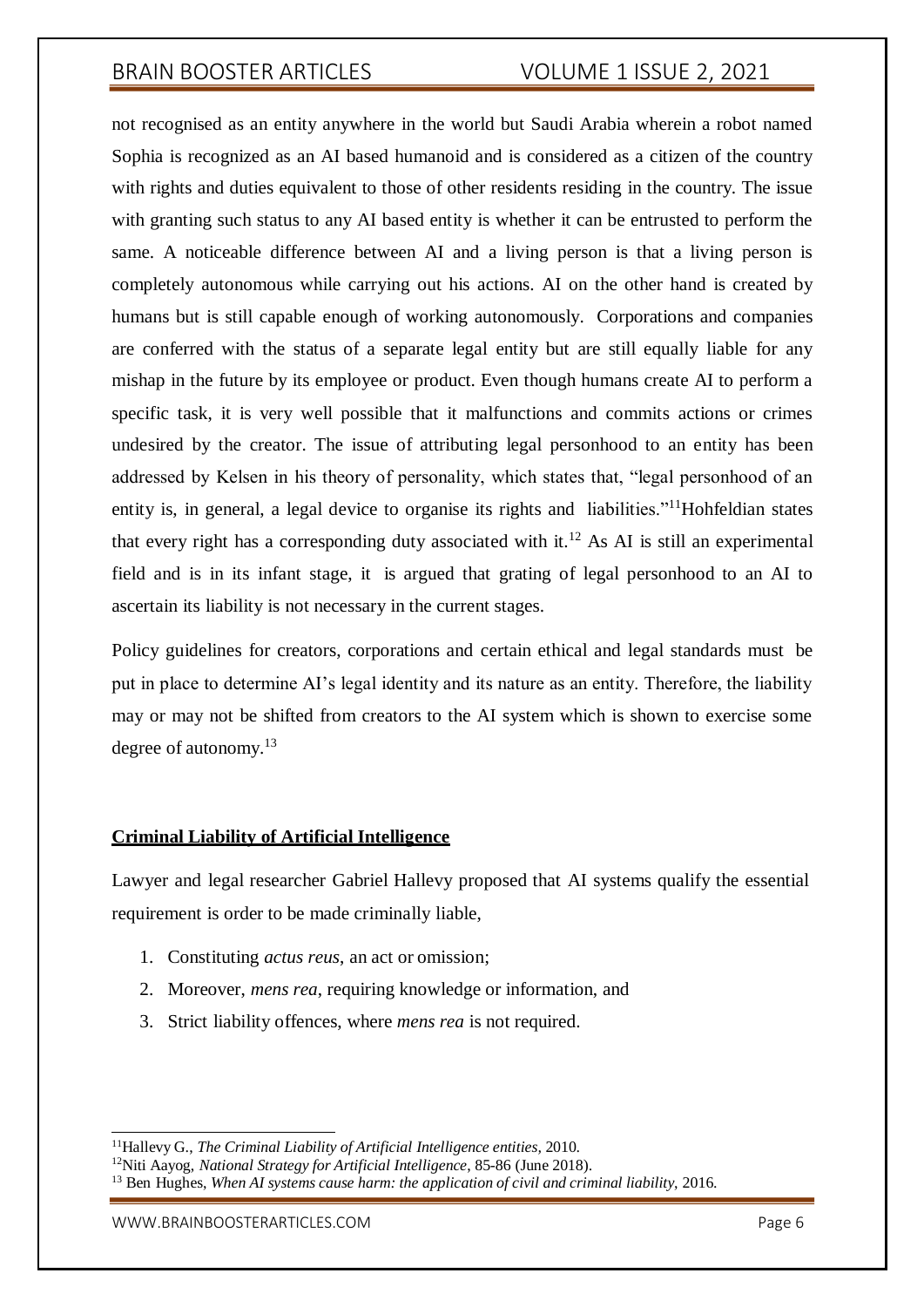### **Analysing the elements of actus reus in deciding criminal liability**

The criminal liability of an AI based software or robot in the situation when a criminal act is carried out, then the general basis for the same is the requirement of law. Therefore, in the absence of actus reus, the criminal liability of any individual can not be proved, and so in the case of AI, *actus reus* can only be established if the crime which committed through such a mechanism can be prescribed to a human being so that the very condition of commission of an act can is satisfied to punish and prove the criminal liability of an individual. <sup>14</sup>

#### **The elements of mens rea in deciding criminal liability**

To establish *mens rea*, the prosecutor needs to prove that the act committed by AI was intentional. The highest level of *mens rea* is knowledge and intention of the user under whose administration or supervision the AI committed a particular act. The lowest level of *mens rea* is when criminal negligence is involved. It ought to be on the part of the user in charge of the AI machine, which would come under the domain of the persons strict liability.

Three legal models were proposed by Hallevy to examine offences committed by AI:<sup>15</sup>

1. The perpetration by another liability of AI

In case an offence is committed by a mentally challenger person, an animal or minor, in that case, the perpetrators of the crime are innocent as they lacked the adequate mental capacity to constitute *mens rea*, this is applied even in the case of strict liability offences. However, there is an exception. If the person, or animal, or entity, acted on someone else's commands, then, the person passing out the instructions would be held criminally liable.

### 2. The natural Probable Consequence liability of AI

This model accounts for the cases wherein any Bonafide acts wrongly triggered an AI which led to a criminal act. Hallevy proposed the example of Kenji Udhara as previously stated in the paper. This model was used to establish "natural or probable consequence" liability or "abetment" as defined under Chapter V of the Indian Penal Code, 1860, which deals with the liability of persons considered as abettor in the

<sup>14</sup>*Ibid* 15*Ibid*

[WWW.BRAINBOOSTERARTICLES.COM](http://www.brainboosterarticles.com/) DESCRIPTION AND THE PAGE 7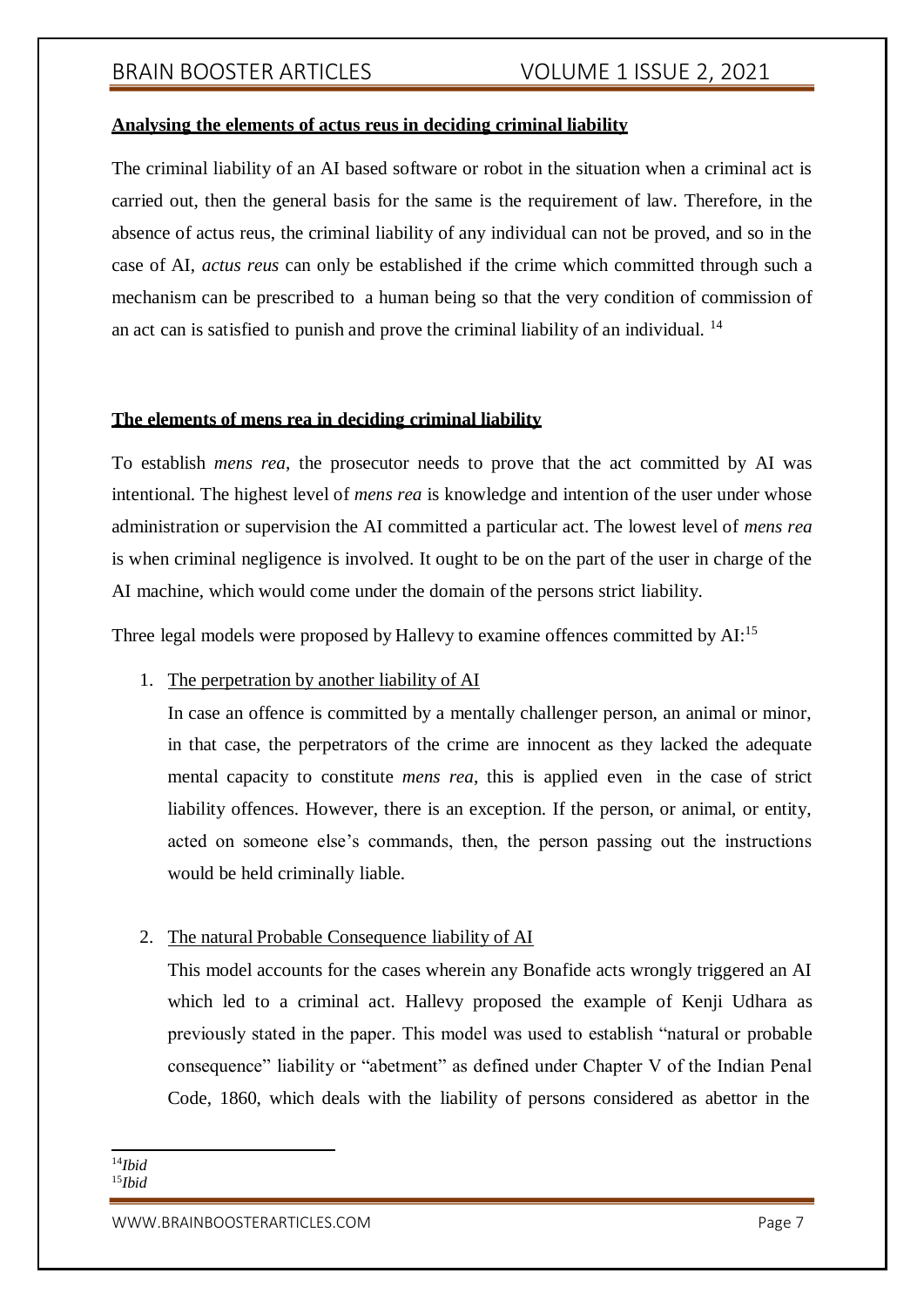commission of any offence. Hallevy discussed the US criminal law where he mentioned that an accomplice could be held criminally liable even in the absence of any conspiracy involved.

In Indian criminal law, section 111 of the IPC under Chapter V deals with the principles of probable consequence. According to section 111, the abettor would be held liable for the acts of the perpetrator up to the same extent as if he carried out the acts himself. It is believed that no conviction is passed for abetment unless the act is committed. However, in some instances, if there was enough proof against the abettor, even in absence of sufficient proof against the perpetrator, the abettor was held liable and the perpetrator was acquitted.

Therefore, the people who developed the AI systems, software may be held liable for the AI's acts if they were aware about the natural or probable consequences of its acts.

## 3. The direct liability of AI

This model takes into account the attributes of both, *actus reus* and *mens rea* to an AI entity. It is comparatively easy to ascribe an actus reus to an AI system. If by chance the outcome of any action taken by an AI system ends up being a criminal act or its failure to act in a situation where there was a duty to act, at that point the actus reus of that offence has happened. Attributing out a *mens rea* is very hard, thus it is here that the three-level of *mens rea* becomes substantial. Whereas, in case of strict liability offences where intention need not be proven oris not required, it is maybe possible to hold an AI system liable for the criminal act. Strict liability may be understood by an example involving an autonomous self-driving car and over speeding, where over speeding is a strict liability offence. So, as per Hallevy's model, then the law regulating the criminal liability of over-speeding could be possibly applied in the very same fashion as applied to humans on an AI program which was driving the car.

#### **Role of Judiciary in deciding the liability**

The Indian legal framework provides no stringent legislation which decides the liability of AI related crime. But if such crimes are committed, it is the judiciary which decides who should be held liable. Till now, there have not been any significant landmark judgement for a crime related to AI, software or robots, which would help in dealing with similar cases, or prevent the commission of crimes pertaining to AI.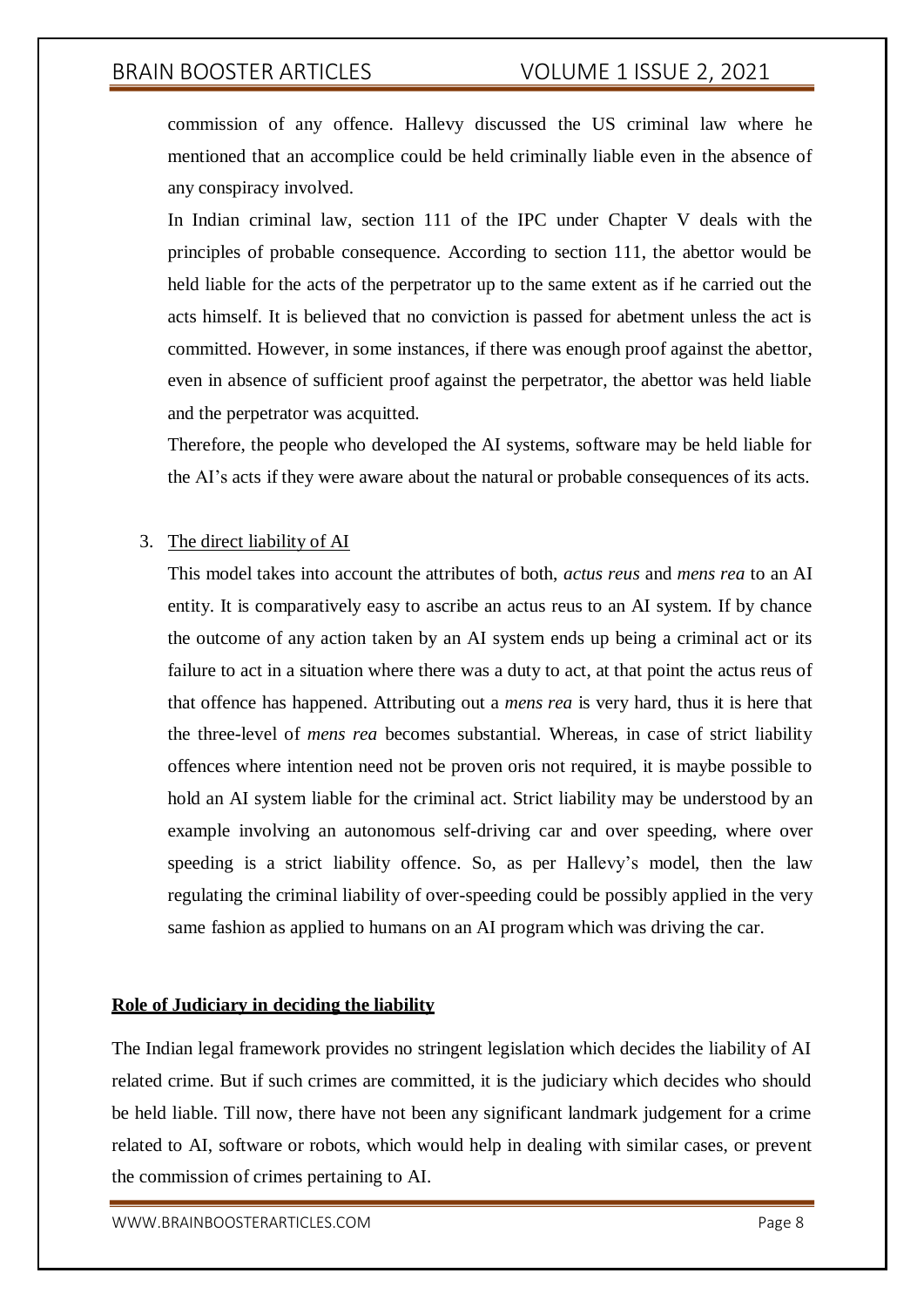At present, the legal system is not very well equipped to deal with cybercrimes, highly advanced technological crimes and AI related crimes committed by robots and malicious software. However, with increasing pace of development and efficient legal framework, the judiciary can deal with such crimes. The judiciary may define criminal and civil liability of artificial intelligence systems which may cause harm to others through unethical practices such as hacking, data theft and phishing.

### **CONCLUSION AND SUGGESTIONS**

Artificial intelligence at its current stages is a very nascent concept. It is perceived to be a very powerful tool for the future which would be an integral part of our society. Various manpowered jobs could supposedly be replaced by AI-powered machines. It would result in preservation of human resources and efficient working. But whenever a new concept is introduced, it is necessary to analyse its legal principles as well.

The paper discussed the criminal liability of AI in great detail. The fact that AI is so powerful at such an initial stage is enough to raise an alarm. The potential of AI should be kept in check by placing relevant laws and curbing the extent of its potential, as to, its actions does not cause any harm to anyone, be it intentional or unintentional. Currently, there exist no such laws which would decide the liability in case a crime is committed by an AI. Thus, if an AI were to commit a crime today, its liability would be decided on the basis of pre-existing laws of the particular state where the crime is committed. These laws however, were not designed while keeping AI in mind. Thus, the punishment inflicted upon AI related crimes should not be decided by them.

The researcher wants to lay emphasis on the fact that how unregulated and ungoverned the field of AI is. Restricting and effective laws to deal with AI's criminal liability must be placed with great urgency. Countries like USA and other European countries have already started looking into this problem. This problem is not restricted to one country, but rather, is a global problem that the world is going to face in the upcoming years. Henceforth, the countries and states shall start formulating laws to curb AI's powers, deciding its criminal and civil liability with immediate effect, so that any average person who has suffered damages or loss is compensated at the earliest.